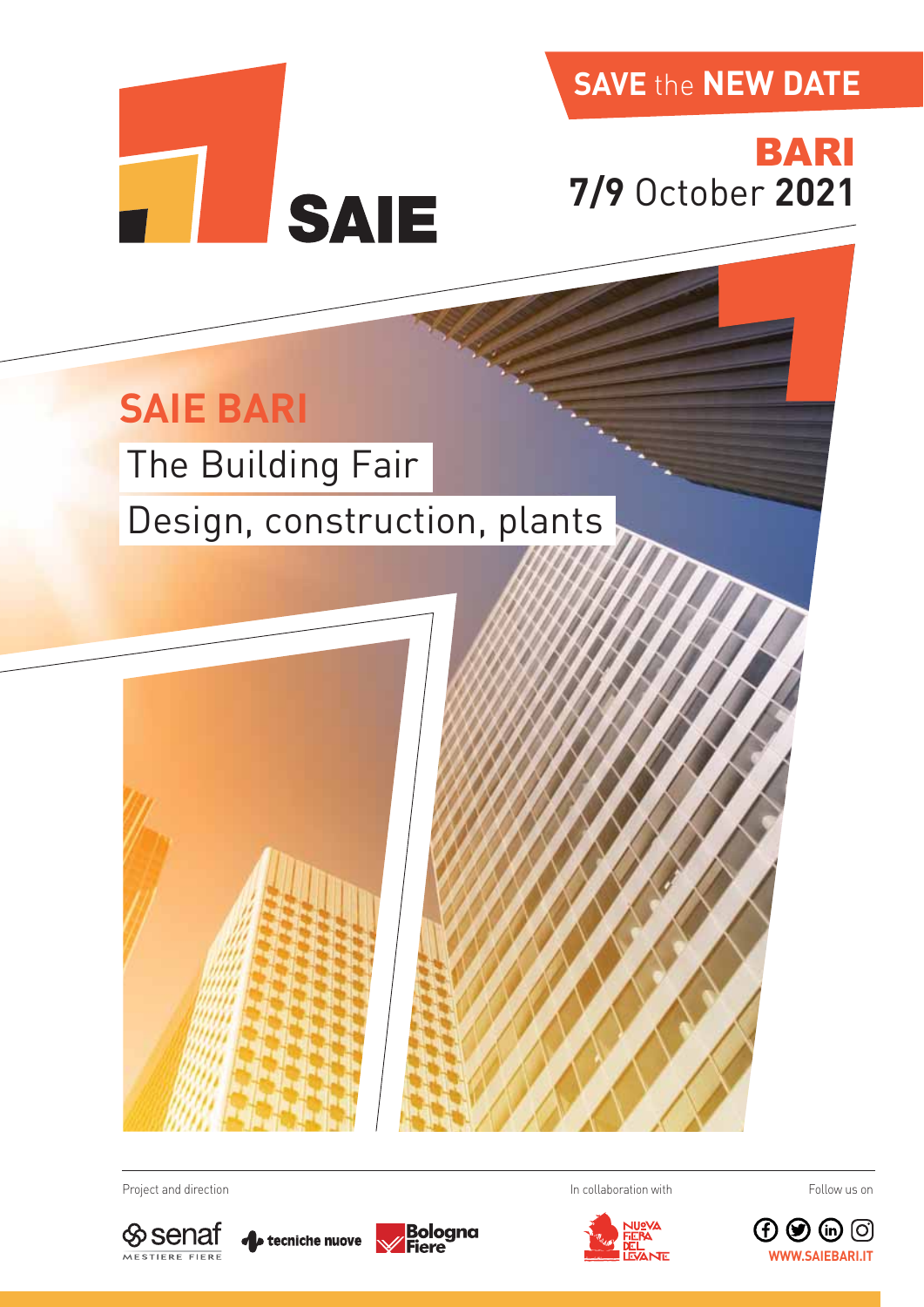

### The **project**

### **Constructions** at the **heart** of **SAIE BARI**

SAIE BARI 2021 is reinventing itself, placing the construction system at the heart of the event, as confirmation of its role as a veritable commercial, training and information nexus for professionals of the entire sector. This second edition has evolved in response to new requirements of professionals who design and carry out construction and installation works. Visitors of SAIE BARI will find all technological innovations in a single event, along with the most evolved materials and useful solutions for satisfying requirements established by new construction and management techniques.



#### **SAIE BARI 2021**

**Competence.** An event which can count on a database of over 260,000 professionals active in the sector, profiled, built and updated to involve all the important professionals working in South Italy market.

**Evolution.** An event which tackles all changes in regulations and market trends, giving visibility to products, services and technologies which contribute towards innovation in the sector.

**Supply Chain.** A single event promoting the entire construction chain: from design to production, maintenance and management. An all-round event for the proposal of residential, industrial and tertiary sector construction; for the design of private and public works; for infrastructure facilities and everything regarding built environments.

**Business.** Reference point for companies presenting products, methods and tools to make the sector safer, more efficient, collaborative, profitable and sustainable.

**Direct contact.** An occasion to acquire hands-on knowledge of "Italian know how", an immersive experience for visitors and direct contact with innovative products and technologies.

**Internationalisation.** SAIE BARI encourages meetings with foreign and international buyers, thanks to its intense matching programme.

**Networking.** Collaboration with major associations and professional registers has resulted in a rich calendar of events and training opportunities, further enriching contents available to visitors.

### **Innovation,** the heart of **SAIE BARI 2021**

There will be extensive coverage of Innovation and starting from the Services Hub, the venue of SAIE Eccellenze, reaching out to all Sectors at the event, transforming it into a veritable Innovation Laboratory.

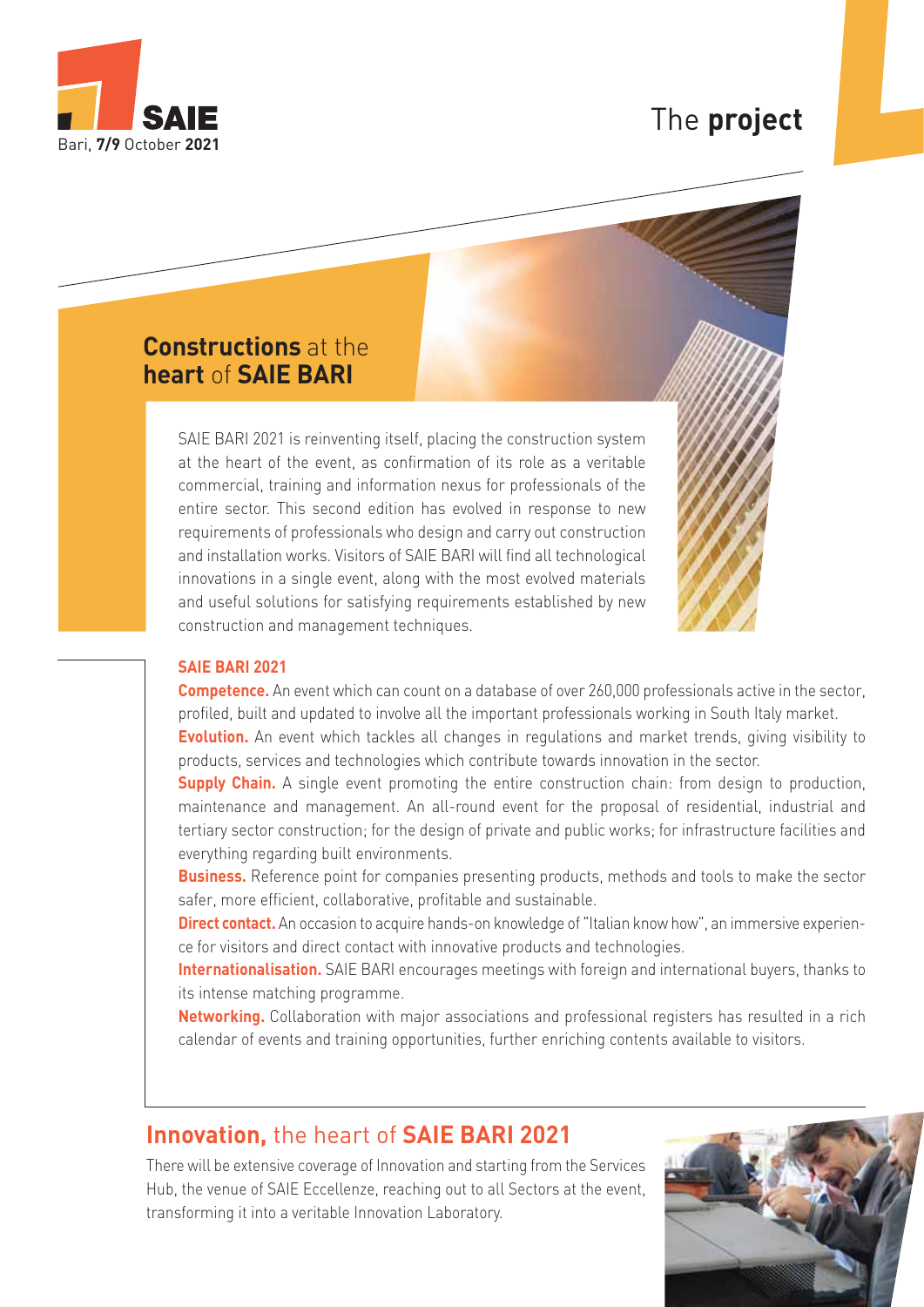### **Sectors** and focus themes





# **Sector Macro-products**

#### **Design and Digitalisation**

- Design, control and management software
- **BIM, Building Information Modelling**
- Instruments for surveying and measurement, drones, geospacial technologies
- Augmented reality, instruments, systems and applications
- 3D printers, Digital manufacturing, digital platforms

### **Construction**



- **Building materials and technologies**
- Industrialised facilities and systems
	- **Finishings and internal partitions**
- Waterproofing, chemicals for construction **Insulation and finishing systems for outdoor** environments
- Outer shells, doors and windows
- **Flooring, cladding and bathroom fixtures**
- Land reinforcement
- Earth moving and lifting vehicles
- **Drilling and tunnelling**
- **Work site equipment and products**



### **Plants**



- Electric systems for buildings
- Remote building control
- Ventilation, air conditioning and heating systems
- **Lighting systems**
- Solar, photovoltaic and energy production installations
- Automation, access control systems, anti-burglary systems
- **Digital Buildings, Smart Homes and Digital Cities**
- **Installations for sports and outdoor facilities**
- **Smart infrastructures**
- **Fire-fighting plants and systems**

### **Services and Media**



- Consultancy services (professional, technical, financial)
- **Design, engineering and architecture firms**
- **Building maintenance and administration**
- **Associations**
- Technical and media publications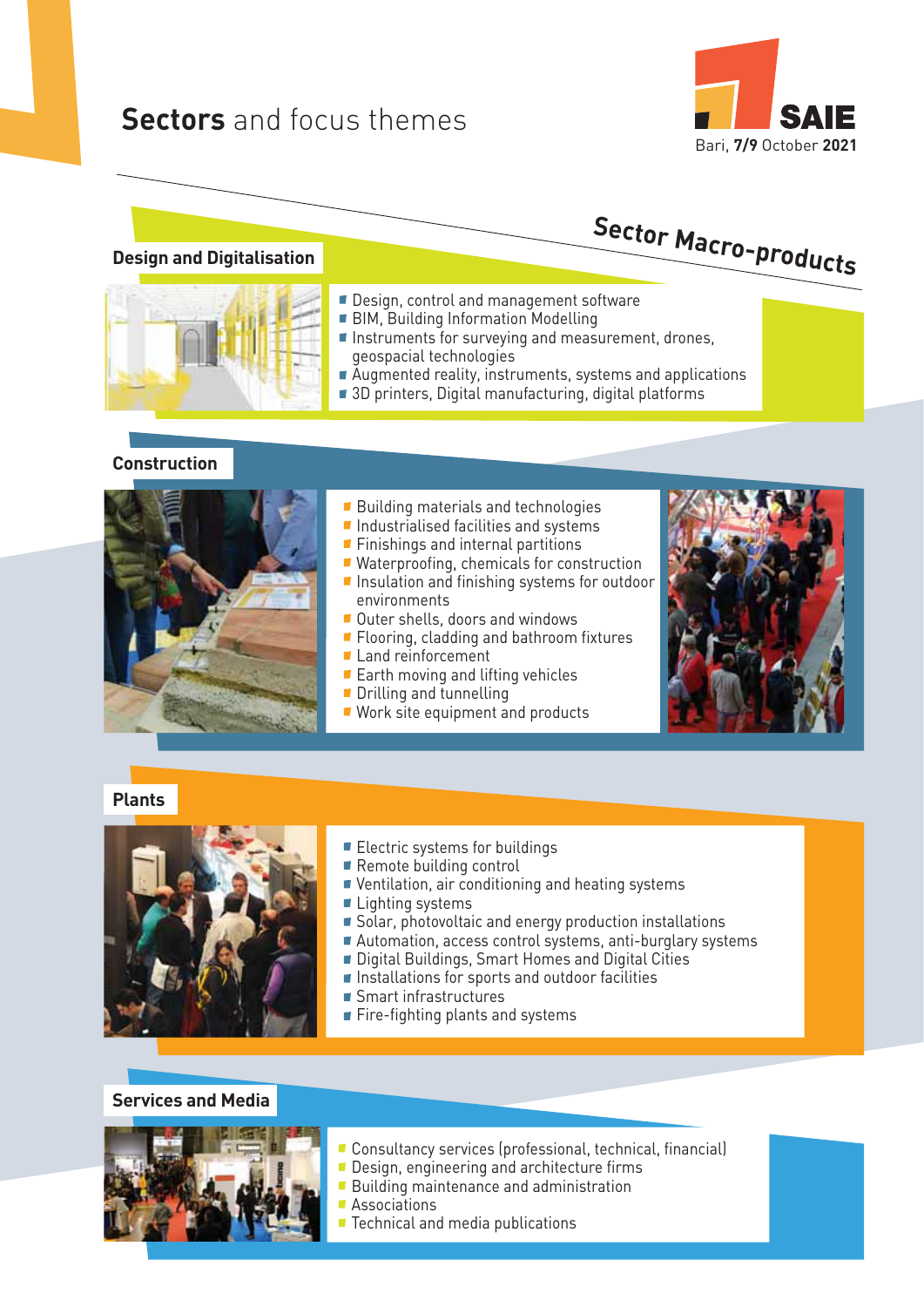### **Advantages** for the exhibitor

### **Participate as exhibitor means:**

**1.** Meet professionals of the sector and **acquire new business contacts**, thanks to the communication skills of SAIE;

**2.** Promote your solution in view of **110% superbonus** and other incentives;

**3.** Give **new visibility** to your brand in the national market and in the Countries of the Mediterranean basin;

**4.** Present **new products** and emerging technologies dedicated to **innovation for the built environment**.

### **SAIE BARI 2021 will give a voice to:**

**All the sector's finest**, showcasing the entire chain, from design to construction, a generator of sheer excellence offered to national and international professionals, with particular regard for the key issues of recovery, seismic safety, sustainability, digitalisation, infrastructures and land protection

**Companies which combine tradition and quality** which are rethinking their products for an evolving market

**Companies which are testing and working on new systems**, technologies, services and distribution networks opening out towards a new era of industrialisation for 4.0 constructions

**Companies dedicated to digitalisation:** from BIM to Digital Manufacturing, augmented reality, robots and 3D printing for the industrialisation of processes, from geospatial to drones and 3D surveying, from IOT to cognitive buildings

**Producers of work site machinery and technologies**, which are transforming work places, also in connected, digital and safe, areas

**Service companies** providing consultancy for increasing the efficiency and rationalising supply chain processes, towards a 4.0 construction sector

**Designers, Research Centres, Universities** and **start-ups** dedicated to designing excellence, innovation and qualifying the built

#### **Advertisement planning**

All major communication channels will be used, including specialised magazines, professional profiles, DEMs, newsletters, social networks, conventions, road shows, daily newspapers, radio, in addition to collaboration with Gruppo Tecniche Nuove and the magazines Arketipo, Area, CIL Costruire in Laterizio, Imprese Edili, Commercio Edile, Macchine Edili, Serramenti Design e Componenti, Commercio Idrotermosanitario, RCI, GT, ZeroSottoZerro, Luce&Design, L'impianto Elettrico, Elettro, Sicurezza, Watt Elettroforniture, Ristrutturare la casa, Ambiente e Sicurezza, 01 Building.



### Types of **visiting companies**:

### **You will find**

Design/ Engineering Construction Company Specialized Company/Installation Specialised Consultancy Purchasing/Developer/Buyer/ Condominium Management services

Distribution/Resale/ Manufacturing Companies Education

Institutions / Association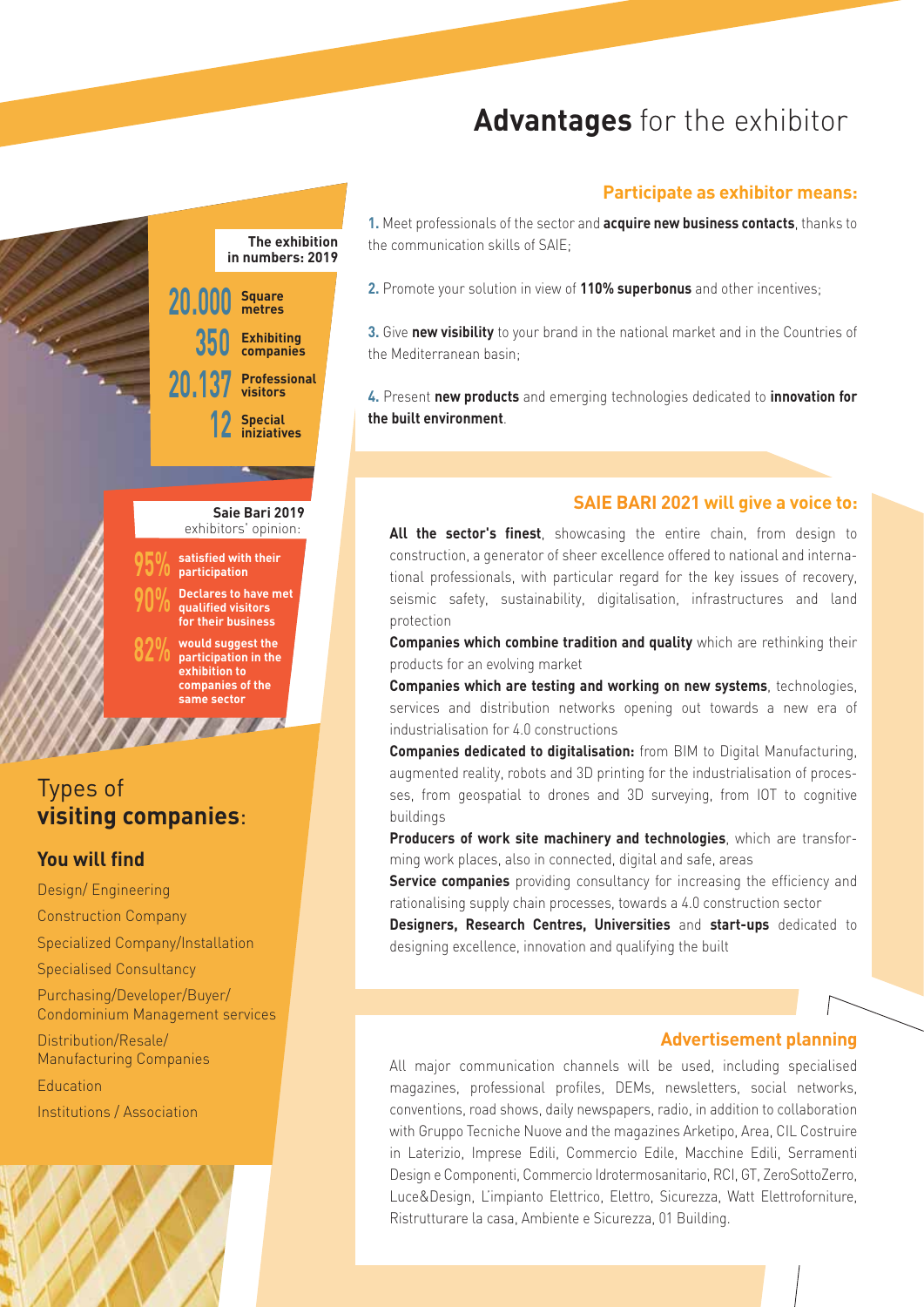

### **Exhibiting** in SAIE BARI



### **RAW SPACE**

#### **Fit-out to be carried out by the exhibitor. RAW SPACE IN PAVILION**

Solutions for companies with their own booth, starting from 16 sqm  $\epsilon$  115,00 per sqm

**AVAILABLE SIZES :** 16/20 sqm with 1 free side • 24/32 sqm with 2 free sides • from 48/64 sqm with 3 free sides

• from 64 sqm and more islands with 4 free sides

**MACHINERY RAW SPACE:** Solutions for companies with their own booth from € 85,00 per sqm in a Pavilion and € 50,00 per sqm Outside

### **STAND WITH BASIC FITTING ALL INCLUSIVE** Compulsory from 16 sqm to 24 sqm

This formula includes: area with 1 open side, walls (3 metres), fascia board with company name, carpet (carpet colour selected from proposed range), a table, 3 chairs, lighting system, multi-socket, coat hanger, +3kW electrical supply, connection.

**€ 185,00 per sqm (area** € **115,00/sqm + fitting € 70,00/sqm) +** € **130,00 each 24 sqm for technical services +** € **350,00 registration fee**

### **STAND WITH EVOLUTE FITTING ALL INCLUSIVE** - For stands from 32 sqm

This formula includes: area with 1 open side, walls (4 metres), fascia board with company name, carpet (carpet colour selected from proposed range), a table, 3 chairs, graphics on walls (as proposed), reception with 1 stool , closet, lighting system, multi-socket, waste paper basket, coat hanger, +3kW electrical supply, connection.

**€ 205,00 per sqm (area € 115,00/sqm + fitting € 90,00/sqm) +** € **130,00 each 24 sqm for technical services +** € **350,00 registration fee**

### **START FORMULA ALL INCLUSIVE** - Special Area from 12 sqm

**Reserved exclusively to the companies at their first partecipation** This formula includes: area with 1 open side, fabric walls (3 metres), fascia board with company name, carpet, a table, 3 chairs, waste basket, coat hanger, lighting system, 3kW electrical supply, connection, registration fee. **From € 2.596,00 all inclusive**